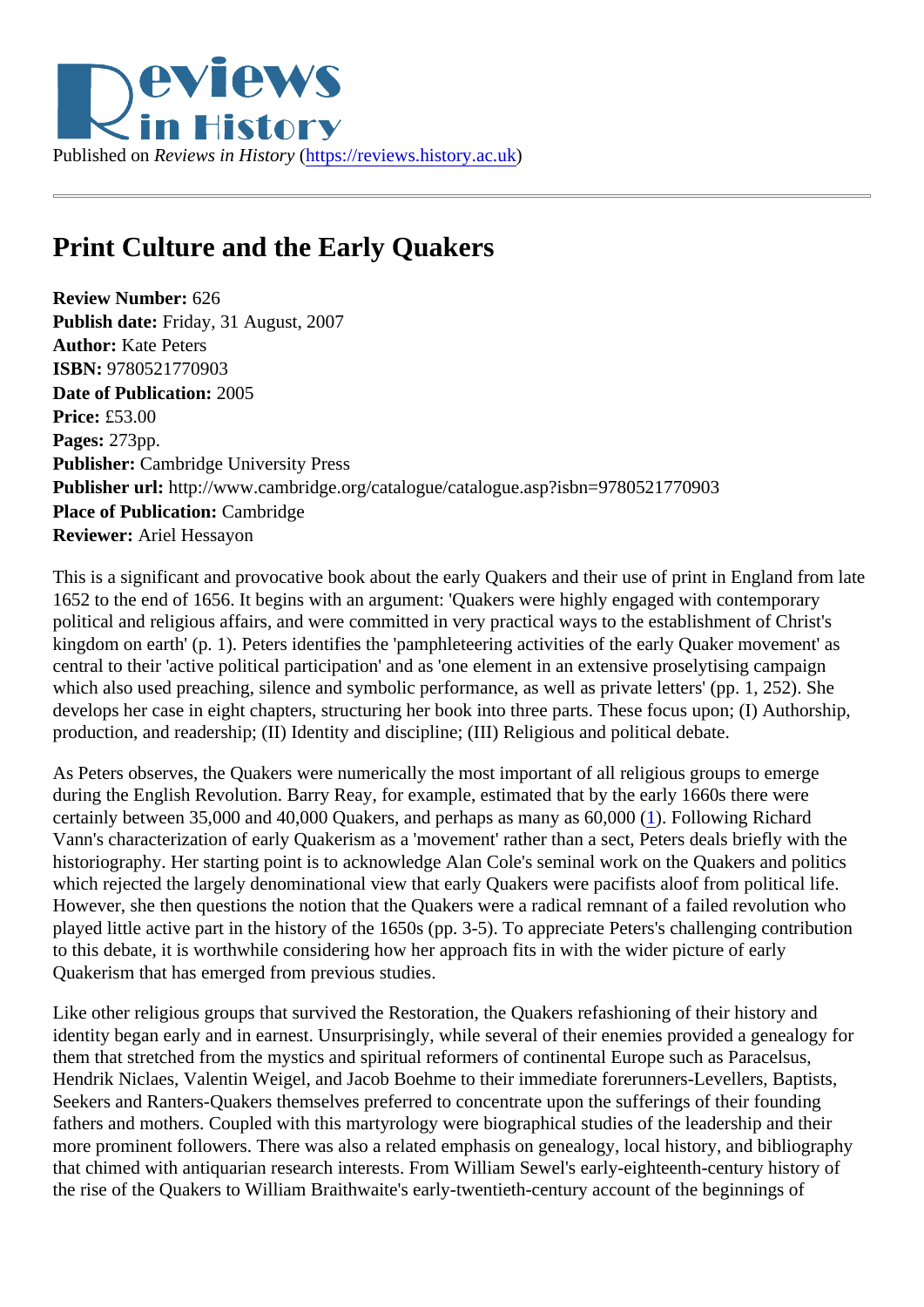Quakerism these narratives had common elements. Thus Quaker origins were explained as a long-term development of the Reformation and contextualized against the backdrop of Civil Wars, regicide, and revolution. The major personality was George Fox, although there were other valiant first publishers of truth. These pioneer evangelists followed in the Apostles' footsteps, boldly preaching their message of the revelation of Jesus Christ as an indwelling presence-the light within. Despite religious persecution they remained steadfast in their opposition to clerical authority, church worship, infant baptism, tithes, and oath taking, refusing to take the sacrament of the Lord's Supper or remove their hats, and using plain speech. Gathered primarily from northern Seeker communities these Quakers, as they were scornfully called, engaged in theological disputations with groups of Presbyterians, Independents, Baptists, and Ranters. Itinerant preaching spread their ideas from the fertile soil of the northern counties to the midlands, eventually reaching London, Bristol, and beyond. Thereafter they crossed the sea westward to Ireland, the West Indies, and North America; eastward to the Dutch Republic, German territories, and Ottoman Empire; southward to France, Spain, and the Italian states. Significantly, women took an active part in these missions and their preaching was defended. So too was the conduct of those engaged in prophetic behaviour like attempting to perform miracles-including raising from the dead-fasting excessively; eating their own dung; becoming silent; trembling; dispensing with items of clothing; going barefoot, bareheaded, and partly or entirely naked; blackening their faces; donning sackcloth; and casting ash upon their heads. Calumnies were also vigorously refuted, notably that Quakers blasphemed, suffered from mental illness, were epileptics or bewitched, and that they were Jesuit or Franciscan agents despatched from Rome to foment sedition. Indeed, their lack of involvement in anti-government plots was stressed as was their simple desire for liberty of conscience expressed through printed addresses to Parliament. Highly organized, they corresponded extensively and held regular meetings that developed into institutional mechanisms for imposing doctrinal uniformity. Moreover, they collected funds nationally for a common treasury which was variously disbursed relieving prisoners and sufferers, buying clothing and books, and subsidizing printing.

While there is no watershed in Quaker historiography there was a gradual shift from a predominantly selfserving denominational version which venerated the founders towards a more critical appraisal of their role within the movement and its broader contribution to the English Revolution. The bulk of this work, as before, was biographical and regional, concentrating on the leadership's itinerant preaching combined with Quaker sufferings in local and national context. Yet there was also renewed interest in old questions. Hence Geoffrey Nuttall rejected Rufus Jones's suggestion that Quaker origins could be traced to continental Anabaptism, spiritualism, and mysticism, insisting rather that Quakerism was indigenous, having evolved from English puritanism. Further studies examined the early Quakers' interests in law, medicine, Hermeticism, Hebrew, and Jews as well as their attitudes towards the Bible, Apocrypha, and extra-canonical texts. Others considered the meaning of the Quakers' prophetic gestures and the symbolism of silence together with their understanding of eschatology and apocalyptic belief that they were the children of light called to fight the Lamb's war in the last days. The social origins of Quakerism also received more attention, as did their customs, costume, and manners. So too did their opposition to tithes and controversies with rival religious groups-notably Baptists and 'Ranters'. In addition, scholars explored early Quaker speech, testimonies and self-representation, noting the emergence of a distinctive literary style. At the same time a number of books and articles extended our knowledge of women Quakers, focussing on their activities as prophetesses, preachers, pamphleteers, publishers, and letter writers.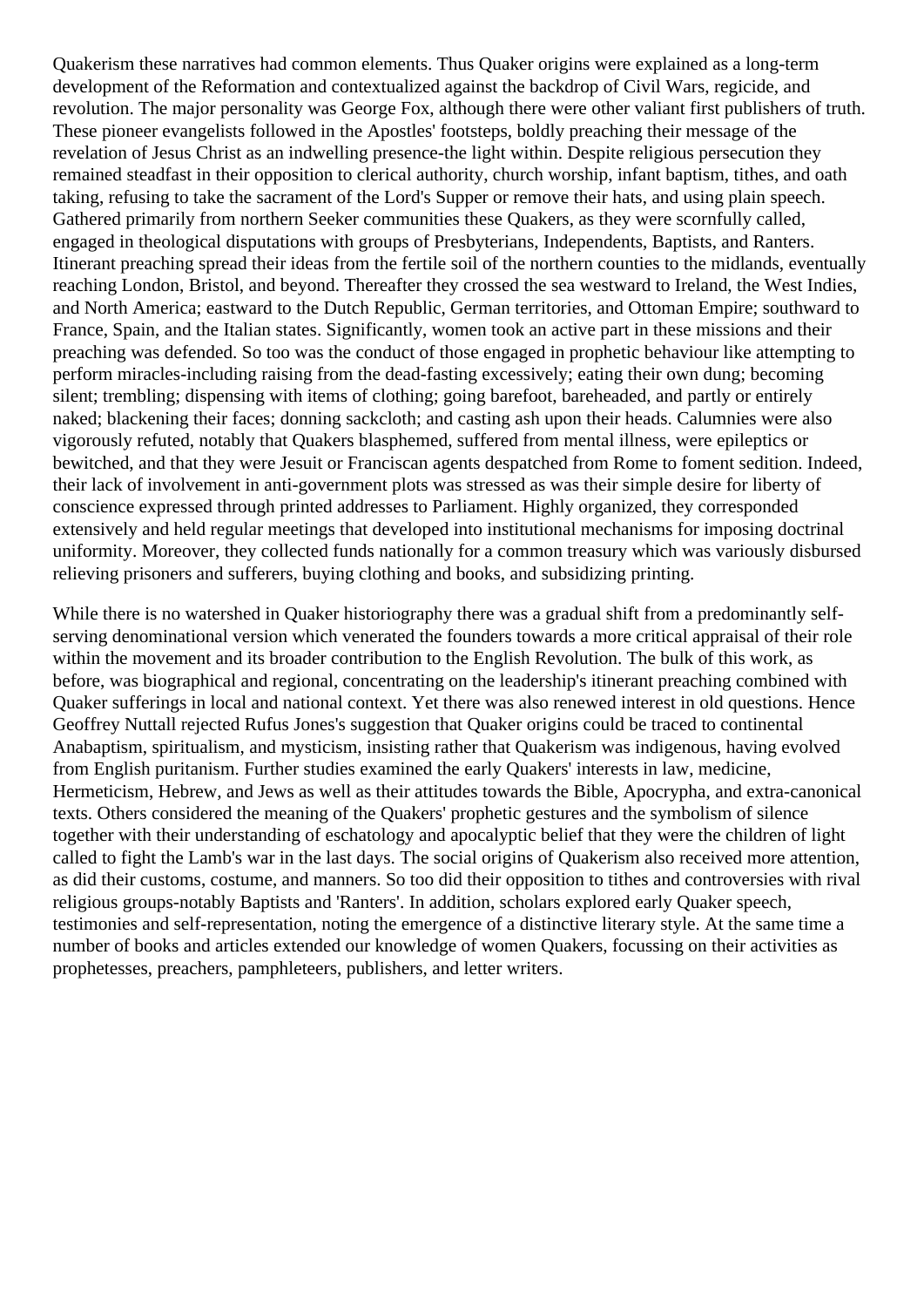The sources from which these studies of early Quakerism were constructed are well-known. Like Baptists and Muggletonians, Quakers carefully collected, collated, and copied manuscripts which, together with bound volumes of printed tracts, constitute the majority of the group's archive. Among the most important collections for this period are the Abram Rawlinson Barclay and Swarthmore manuscripts, which have both been transcribed. There are also calendars available of George Fox's papers and the Swarthmore MSS, as well as published extracts from State Papers relating to Quakers. In short, historians of the Quaker movement tread on well-worn ground. Consequently, Peters's contribution is not based on the discovery of a range of new documents but on a reinterpretation of existing evidence. How far she has succeeded in advancing her claims is open to debate.

Writing, as Peters concedes, was 'not an inherent part of being a Quaker'. Nonetheless, she maintains that it contributed to the movement's growth during the early 1650s and that it 'played an important practical role in the establishment and maintenance of the Quaker ministry' (pp. 16, 18, 23). She estimates that about one hundred Quaker authors had their writings published by 1656, contributing to a total of 291 publications. The most prolific was James Nayler, whose name is attached to almost one-fifth of all Quaker publications between 1652 and 1656 (pp. 21, 22). Peters also notes that papers, letters, or printed tracts could be 'more widely dispersed than oral preaching' and suggests that Quaker authors expected their writings 'to function in lieu of their preaching'. Furthermore, she asserts that a major purpose of Quaker writing was to convince potential followers by publicizing their cause to the outside world (pp. 26, 29, 31, 42). Her emphasis on writing and authority in the early Quaker movement is of course vital if she is to sustain her thesis. For if writing was unimportant to Quakers then it follows that they did not attach as much significance to print as she insists. Indeed, there is a strong counter-argument to be made which Peters is quick to minimize. It is not known how many Quakers were literate, nor how many read or heard Quaker writings, but less than 0.3% were published authors. Early Quaker worship was largely silent, while prophecies were generally enacted through a combination of speech and symbolic gestures. Moreover, Quaker ministers walked up and down the land and even sailed across the sea to spread their message. If these men and women believed that writing had made itinerant preaching redundant they could have stayed at home instead of feeling inspired to follow scriptural precedents. Clearly writing played a key part-especially for the leadership, whose message was more widely disseminated, whose activities were commemorated, and whose absence was replaced by a textual trace. Yet it must be seen as operating in conjunction with other factors in facilitating the spread of Quakerism. Peters recognizes this, though I feel her case is unbalanced.

Peters stands on firmer footing when she deals with the production and readership of Quaker pamphlets. She claims that Quaker leaders produced printed tracts as 'a very precise tool', addressing specific audiences. In addition, she connects the movement's expansion during the summer of 1654 and the subsequent concentration of Quaker ministers in London with the elections for, and assembly of, the first Protectorate Parliament (pp. 43, 46, 48). If correct, this reinforces her suggestion that early Quakers were politically active, although it is fair to point out that Quakers had travelled to London before and continued to journey there afterwards. Elsewhere Peters highlights the important contribution of Giles Calvert, who issued or sold, either individually or in partnership, more than 475 known different publications, of which about 200 were by Quaker authors. Quakers also entrusted Calvert with forwarding their letters and this trust was reciprocated with loans that Calvert gave to Quakers newly arrived in London. Peters is at her most assured when discussing the financing and distribution of Quaker publications, elaborating on earlier work on the Kendal Fund. She continues this theme by looking at pamphleteering in East Anglia. This case study, however, originated as a chapter in an edited collection and its modified inclusion is ill-judged since the scope of her book calls for examples on a national scale. Nonetheless, her notion that the Quaker leadership had a strategy for spreading their faith by targeting urban centres with a proselytising campaign that would create martyrs for the movement whose experiences and sufferings could then be publicized to a wider audience through the medium of print-and, it must be said, by word of mouth-deserves to be taken seriously.

Part II begins with a discussion of the printed identity of the movement. This too derives from an earlier essay, yet read as an isolated chapter it is extremely effective. Here Peters persuasively argues that printed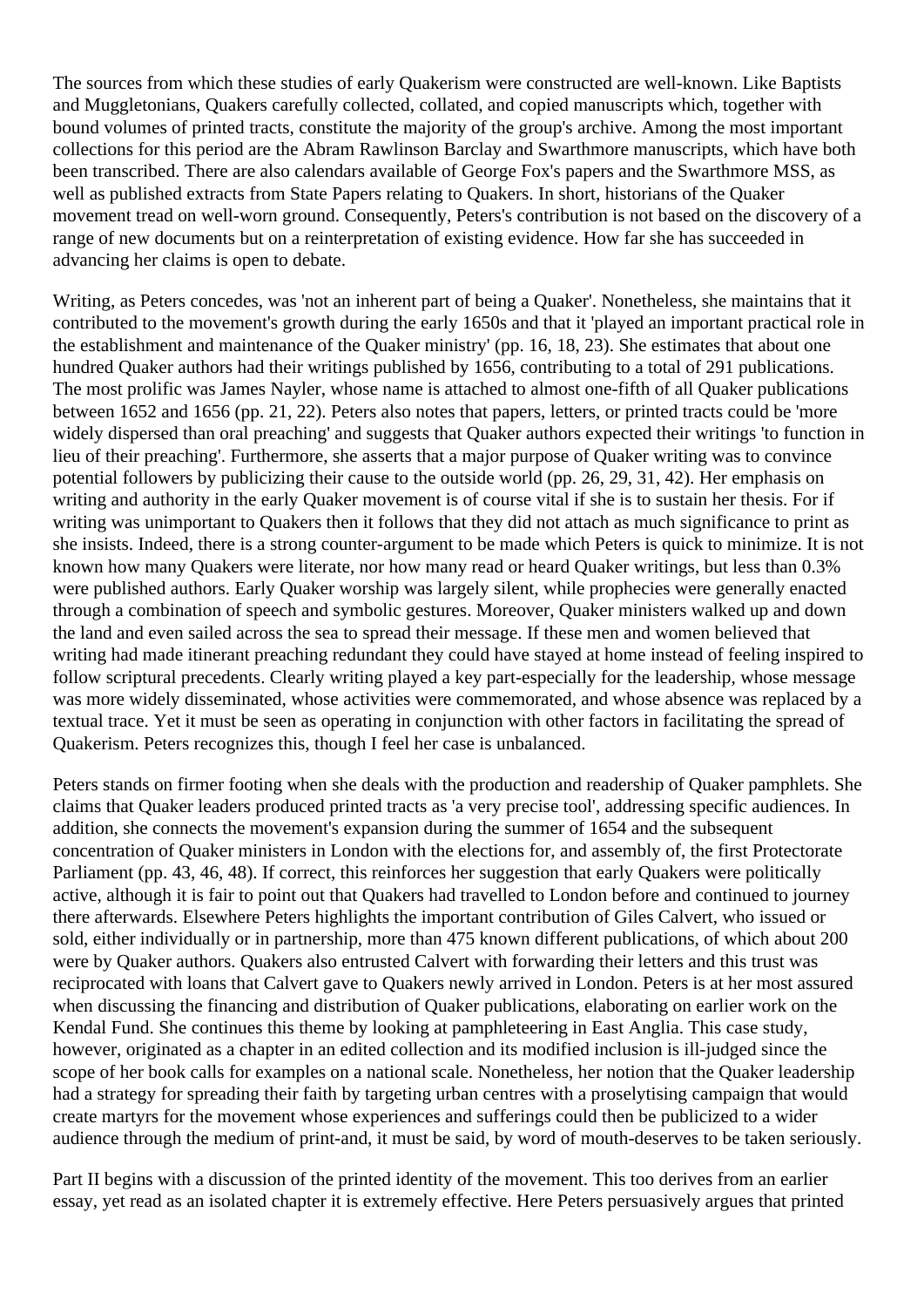tracts were 'instrumental to the rapid establishment of a visible "Quaker" movement in the early 1650s' (p. 91). She shows how authors neutralized the pejorative connotations of the term 'Quaker' by bearing it proudly and emphasizing scriptural texts which stated that God favours those of a contrite spirit who tremble at his word. I am in agreement: religious controversy and persecution were important elements in the formation of Quaker identities. Even so, Peters goes further, maintaining that self-identifying Quaker authors were 'writing not as individuals, but under the auspices of their religious movement'. Evidently she sees no tension between this statement and the following; 'there is no fixed pattern for authors emphasizing their Quaker status over their own individual status'. And she acknowledges that Fox and Nayler sometimes used just their names or initials on the title-pages of their tracts (pp. 111, 112). She also claims too much in holding that 'use of the term "Quaker" epitomizes the cohesive nature of their publications' (p. 123). This point needs to be qualified. Quakerism was not a movement free from personal rivalry and schism and while the earliest sources for internal dissent are commonly found in manuscripts and non-Quaker publications there was a shift post-Restoration as splinter groups increasingly used printed tracts to rally support. Her fifth chapter on women and pamphleteering is likewise adapted from a previously published paper. Again, read in isolation it is excellent. This time Peters focuses on discipline and the very specific role printed tracts played shaping a doctrinal position 'on the spiritual equality of women, and on their fitness for public ministry' (p. 125). Using evidence largely drawn from manuscript letters she reveals that 'women were integrated into the early movement and were active participants in its growth', receiving 'money, support, shelter and inspiration from the very close network of Quaker missionaries' (p. 150).

Part III starts by looking at pamphleteering and religious debate. Challenging the widely-held view that the Quakers' pamphlet debates initially lacked theological coherence or sophistication, Peters contends that pamphleteering was 'an integral part of the Quakers' campaign to achieve universal religious participation'. However, I disagree with her characterization of Quakers as 'spiritual millenarians' and do not see how she can describe their millenarianism as 'mystical' (p. 154). Indeed, she barely touches on the Quakers' decidedly non-secular participation in the Lamb's war and the accompanying performance of prophetic gestures. Peters also ascribes homogeneity to rival Fifth Monarchist, Baptist, Independent, and Presbyterian congregations that sits oddly with our knowledge of their variegated nature, though it does accord with a tendency in Quaker polemic to lump their opponents into distinct groups. Her seventh chapter on print and political participation is, I think, more problematic still. Rejecting arguments which have emphasized 'the alienation of Quakers from the worldly politics of the 1650s', Peters attempts to show how 'print served to transform accounts of local prosecution into an explicitly political context', asserting that it was their 'use of print which signalled and facilitated widespread participation in the struggle for religious toleration' (pp. 193, 194, 195). Yet part of her description of how Quakers were prosecuted in the localities repeats earlier material and lacks a comparative dimension: Baptists and Muggletonians, for example, were equally attuned to legal process and precedent. Nor does she adequately explain why Quakers might engage in law reform or participate in the establishment of a truly godly commonwealth for reasons other than self-interest. After all their vision of the impending millennium was no Baconian 'Great Instauration', nor were they Erastians upholding the authority of magistrates to keep the peace and enforce a judicial definition of blasphemy. Equally unconvincing is her claim of an emerging 'Quaker lobby' addressing central government, presenting local instances of religious persecution 'as evidence of the need for legislative change'. Peters even admits that 'such tracts were often written as prophecy rather than as direct pleas or petitions', adding that Quaker authors 'dismissed petitions as deferential'. She concludes by appearing to contradict her initial position; 'printed tracts addressed to central government were not intended to achieve specific legislative or political change' (p. 210). I also disagree with her suggestion that 'the early movement emerged as a multifaceted political campaign which combined the private lobbying of political leaders with printed tracts urging widespread participation to achieve godly rule' (p. 212). Indeed, I see little evidence to support it. Her final chapter on James Nayler and the crisis of 1656 depicts his 'symbolic re-enactment of Christ's entrance into Jerusalem' and subsequent trial as the culmination of the Quaker leadership's political campaign for 'religious settlement' (pp. 233, 234). If so, then why were 'discussions of Nayler's actions and his trial' 'strikingly absent' from most 'Quaker tracts of this time, despite a barrage of hostile publications'? Again, if Quakers tended to eschew petitioning how significant was it that most petitioners were 'Quaker sympathisers